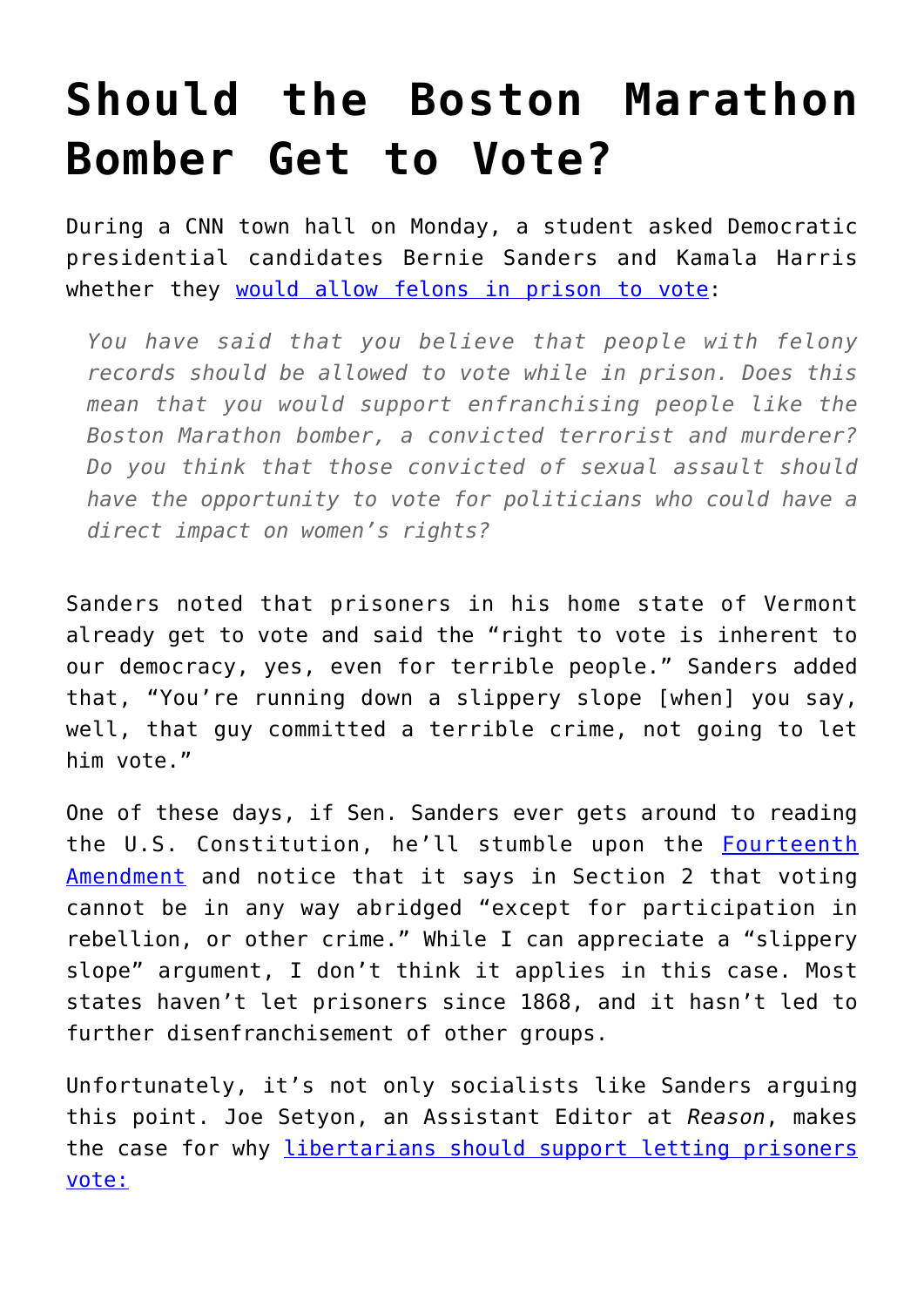*Again, imagine each of those convicts, like the Boston bomber, is in prison for a good reason. If that's true, then they're already paying their debt to society by being incarcerated. What good does it do the rest of the population to take away their right to have a say?*

We could also ask what good it does to keep people who are "already paying their debt to society" locked in prison. If they're paying their debt for, say, murdering a fellow citizen, why do they need to do it from a jail cell?

The reason, of course, is that the debt is paid by *forgoing the full exercise of their liberties and rights* they had before they committed their crimes. The reason they are being confined is to pay their debt. Similarly, the reason they can't engage in common aspects of civic life — such as voting — is because they've violated the trust of society and shown they are unconcerned about promoting the common good and the general flourishing of their neighbors.

Many of us already wonder if criminals are being given due time to pay their debt to society. Based on the [median time](https://blog.acton.org/archives/108018-7-figures-how-long-do-criminals-spend-in-prison.html) [served \(1.3 years\) in state prisons](https://blog.acton.org/archives/108018-7-figures-how-long-do-criminals-spend-in-prison.html), most convicts could be sentenced to prison for burglary and assault on Election Day and be out in time to vote in the next mid-term election. And if they commit robbery, rape, or negligent manslaughter, they could be out before the next presidential election. Considering the leniency of such sentences, it doesn't seem like an undue hardship for them not to get to vote.

There is a reasonable argument to be made, of course, that those how have *already paid* their debt and have returned to society should be allowed to vote again. But our republic is not going to suffer from not letting domestic terrorists like Dzhokhar Tsarnaev cast a ballot for Trump or Sanders.

—